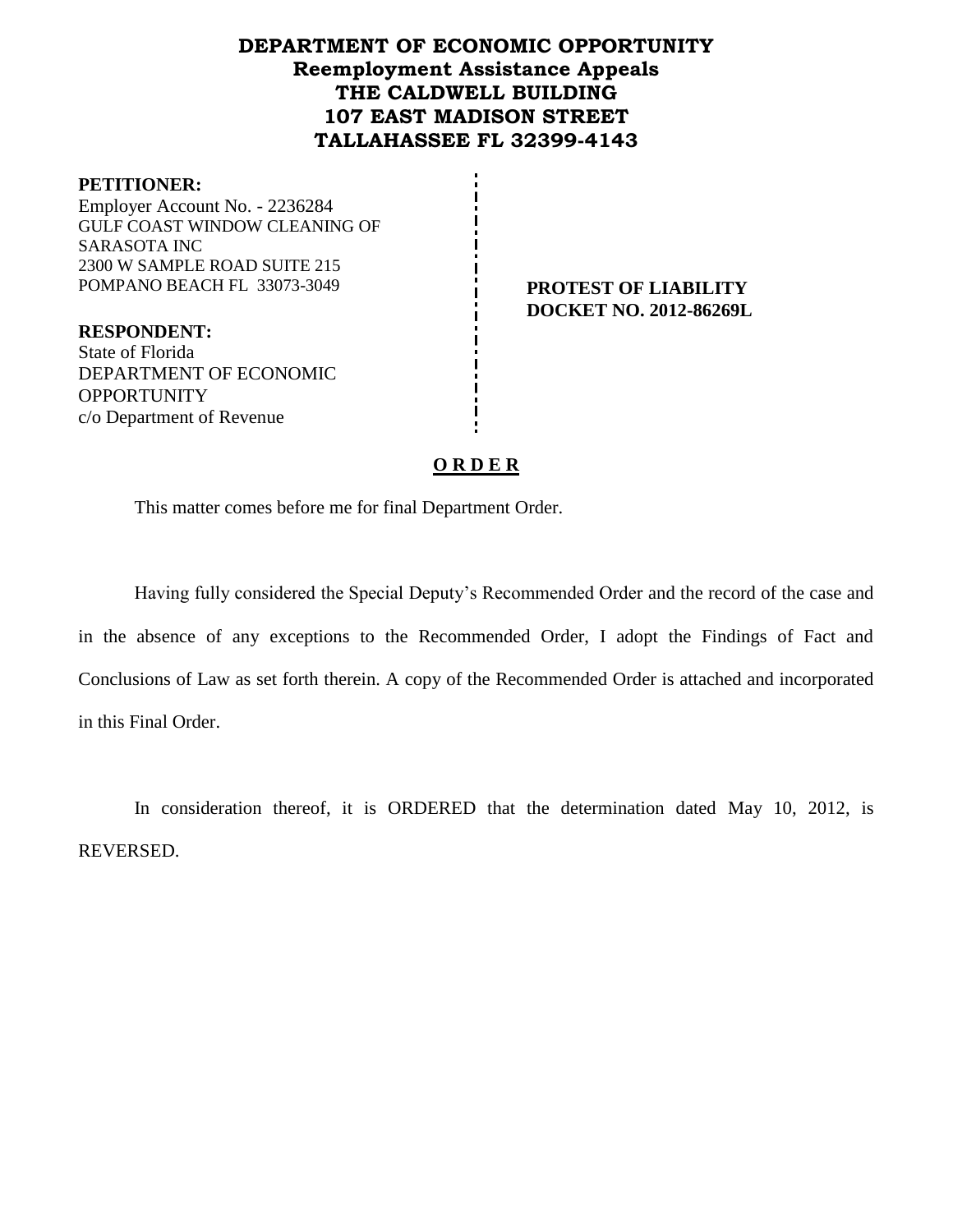#### **JUDICIAL REVIEW**

Any request for judicial review must be initiated within 30 days of the date the Order was filed. Judicial review is commenced by filing one copy of a *Notice of Appeal* with the DEPARTMENT OF ECONOMIC OPPORTUNITY at the address shown at the top of this Order and a second copy, with filing fees prescribed by law, with the appropriate District Court of Appeal. It is the responsibility of the party appealing to the Court to prepare a transcript of the record. If no court reporter was at the hearing, the transcript must be prepared from a copy of the Special Deputy's hearing recording, which may be requested from the Office of Appeals.

Cualquier solicitud para revisión judicial debe ser iniciada dentro de los 30 días a partir de la fecha en que la Orden fue registrada. La revisión judicial se comienza al registrar una copia de un *Aviso de Apelación* con la Agencia para la Innovación de la Fuerza Laboral [*DEPARTMENT OF ECONOMIC OPPORTUNITY]* en la dirección que aparece en la parte superior de este *Orden* y una segunda copia, con los honorarios de registro prescritos por la ley, con el Tribunal Distrital de Apelaciones pertinente. Es la responsabilidad de la parte apelando al tribunal la de preparar una transcripción del registro. Si en la audiencia no se encontraba ningún estenógrafo registrado en los tribunales, la transcripción debe ser preparada de una copia de la grabación de la audiencia del Delegado Especial [*Special Deputy*], la cual puede ser solicitada de la Oficina de Apelaciones.

Nenpòt demann pou yon revizyon jiridik fèt pou l kòmanse lan yon peryòd 30 jou apati de dat ke Lòd la te depoze a. Revizyon jiridik la kòmanse avèk depo yon kopi yon *Avi Dapèl* ki voye bay DEPARTMENT OF ECONOMIC OPPORTUNITY lan nan adrès ki parèt pi wo a, lan tèt *Lòd* sa a e yon dezyèm kopi, avèk frè depo ki preskri pa lalwa, bay Kou Dapèl Distrik apwopriye a. Se responsabilite pati k ap prezante apèl la bay Tribinal la pou l prepare yon kopi dosye a. Si pa te gen yon stenograf lan seyans lan, kopi a fèt pou l prepare apati de kopi anrejistreman seyans lan ke Adjwen Spesyal la te fè a, e ke w ka mande Biwo Dapèl la voye pou ou.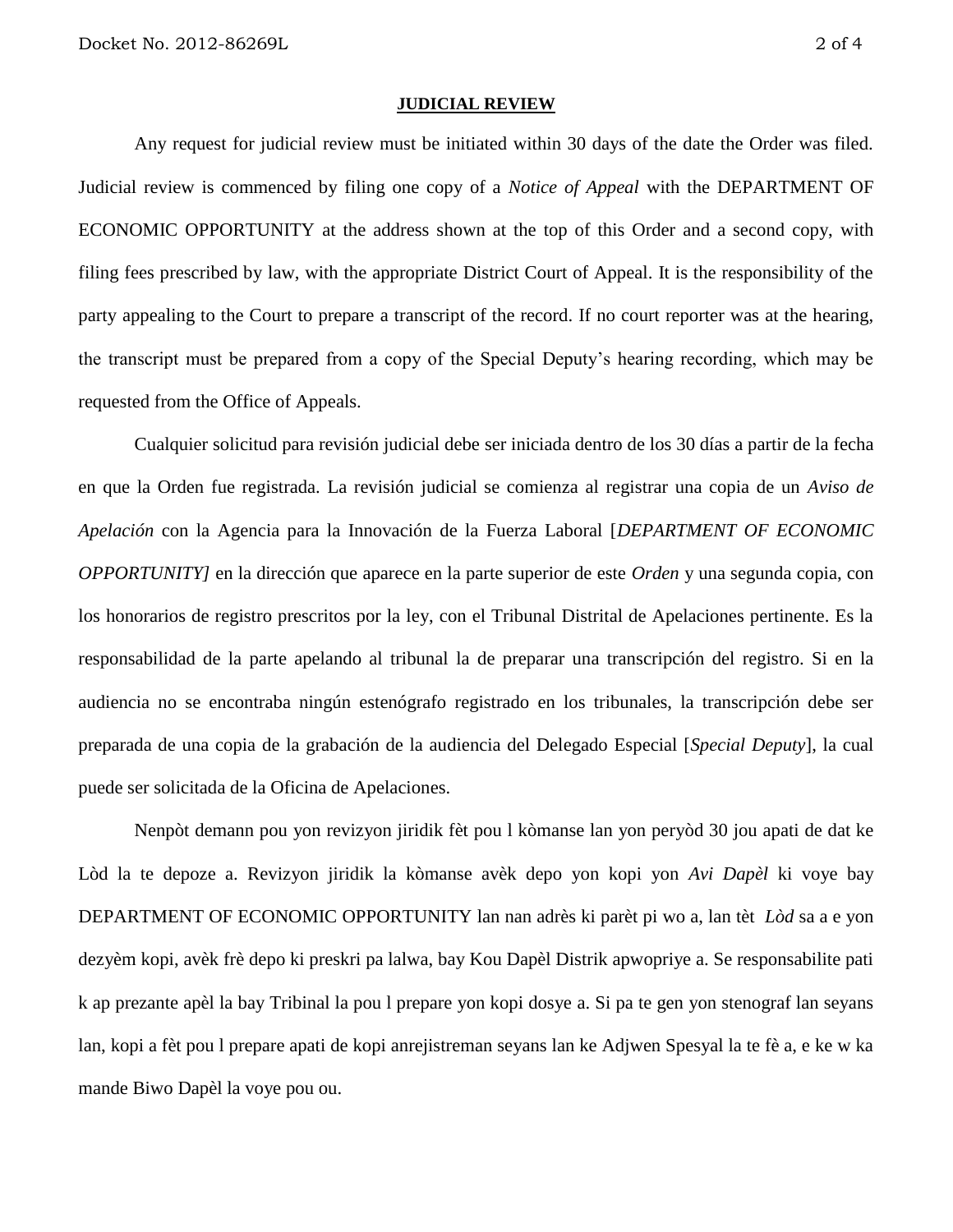DONE and ORDERED at Tallahassee, Florida, this \_\_\_\_\_\_\_ day of December, 2012.



Altemese Smith, Assistant Director, Reemployment Assistance Services DEPARTMENT OF ECONOMIC OPPORTUNITY

FILED ON THIS DATE PURSUANT TO § 120.52, FLORIDA STATUTES, WITH THE DESIGNATED DEPARTMENT CLERK, RECEIPT OF WHICH IS HEREBY ACKNOWLEDGED.

 $\overline{\phantom{a}}$  ,  $\overline{\phantom{a}}$  ,  $\overline{\phantom{a}}$  ,  $\overline{\phantom{a}}$  ,  $\overline{\phantom{a}}$  ,  $\overline{\phantom{a}}$  ,  $\overline{\phantom{a}}$  ,  $\overline{\phantom{a}}$ DEPUTY CLERK DATE

### **CERTIFICATE OF SERVICE**

**I HEREBY CERTIFY that true and correct copies of the foregoing Final Order have been furnished to the persons listed below in the manner described, on the \_\_\_\_\_\_\_ day of December, 2012**.

Shoner 5. Bans

SHANEDRA Y. BARNES, Special Deputy Clerk DEPARTMENT OF ECONOMIC OPPORTUNITY Reemployment Assistance Appeals 107 EAST MADISON STREET TALLAHASSEE FL 32399-4143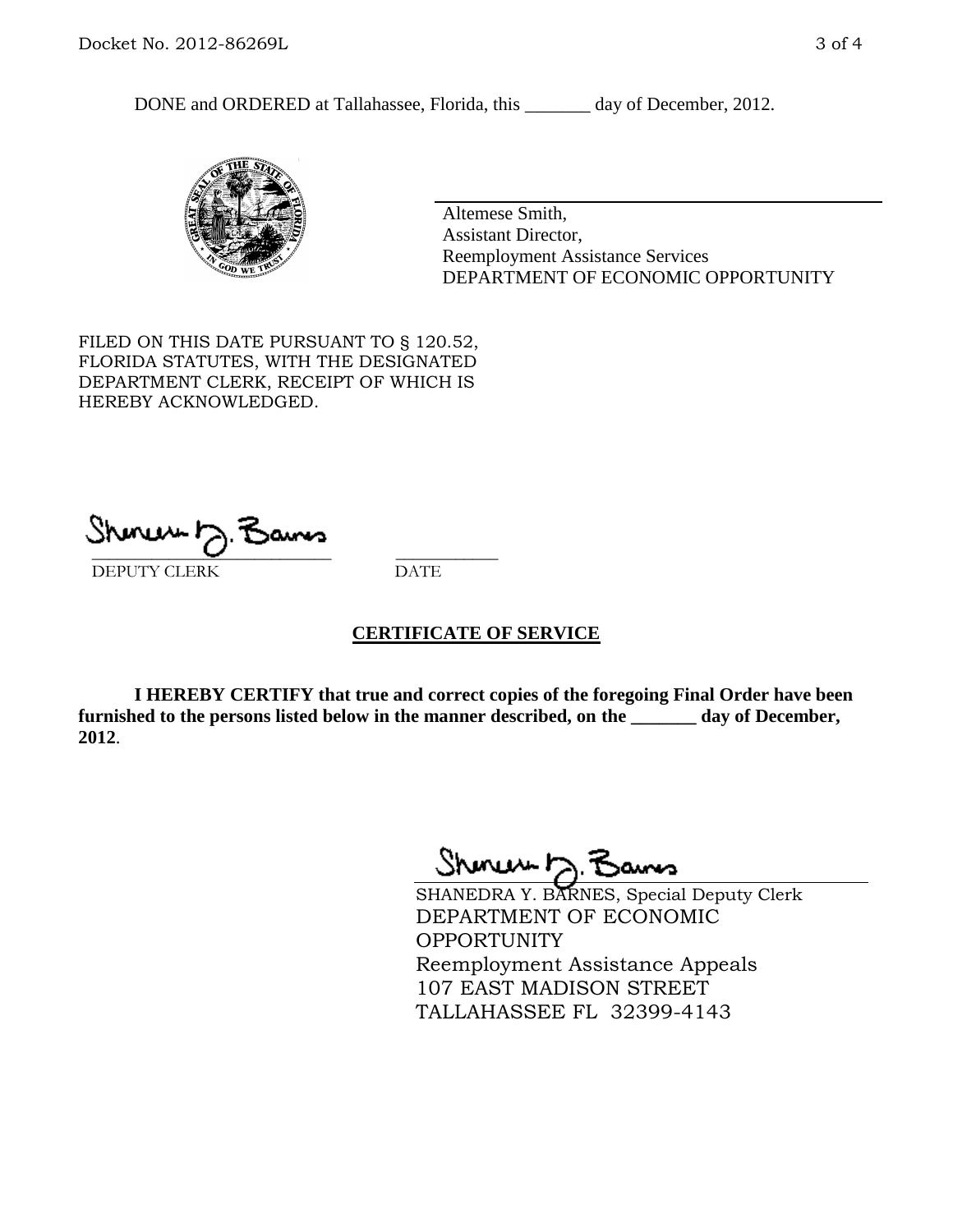By U.S. Mail:

GULF COAST WINDOW CLEANING OF SARASOTA INC 2300 W SAMPLE ROAD SUITE 215 POMPANO BEACH FL 33073-3049

RICKY RUST 12048 DE LEON DRIVE NORTHPORT FL 34287 DEPARTMENT OF REVENUE ATTN: VANDA RAGANS - CCOC #1-4857 5050 WEST TENNESSEE STREET TALLAHASSEE FL 32399

GULF COAST WINDOW CLEANING OF 1100 SOUTH TAIMIAMI TRAIL STE 302 SARASOTA FL 34236

LEE & NORMAN PLLC ATTN: COLLEEN NORMANESQ 777 SOUTH PALM AVENUE SUITE 8 SARASOTA FL 34236

DEPARTMENT OF REVENUE ATTN: MYRA TAYLOR P O BOX 6417 TALLAHASSEE FL 32314-6417

State of Florida DEPARTMENT OF ECONOMIC OPPORTUNITY c/o Department of Revenue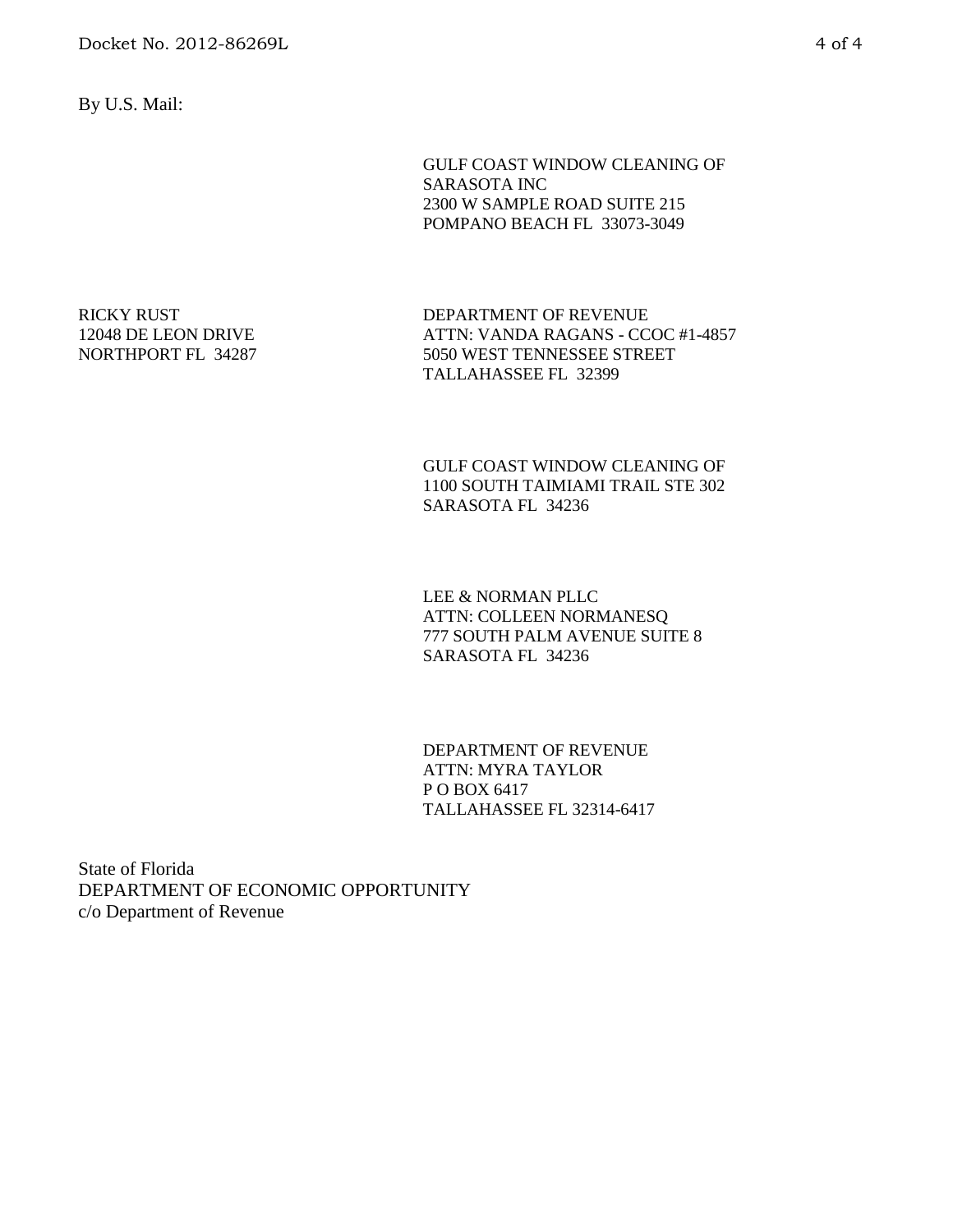## **DEPARTMENT OF ECONOMIC OPPORTUNITY Reemployment Assistance Appeals**

MSC 347 CALDWELL BUILDING 107 EAST MADISON STREET TALLAHASSEE FL 32399-4143

#### **PETITIONER:**

Employer Account No. - 2236284 GULF COAST WINDOW CLEANING OF SARASOTA INC 2300 W SAMPLE ROAD SUITE 215 POMPANO BEACH FL 33073-3049

> **PROTEST OF LIABILITY DOCKET NO. 2012-86269L**

**RESPONDENT:** State of Florida DEPARTMENT OF ECONOMIC **OPPORTUNITY** c/o Department of Revenue

# **RECOMMENDED ORDER OF SPECIAL DEPUTY**

TO: Assistant Director, Executive Director, Reemployment Assistance Services DEPARTMENT OF ECONOMIC OPPORTUNITY

This matter comes before the undersigned Special Deputy pursuant to the Petitioner's protest of the Respondent's determination dated May 10, 2012.

After due notice to the parties, a telephone hearing was held on October 15, 2012. The Petitioner was represented by an attorney. The Petitioner's President testified as a witness for the Petitioner. The Respondent, represented by a Department of Revenue Tax Specialist II, appeared and testified. The Joined Party did not appear.

The record of the case, including the recording of the hearing and any exhibits submitted in evidence, is herewith transmitted. Proposed Findings of Fact and Conclusions of Law were not received.

### **Issue**:

Whether services performed for the Petitioner by the Joined Party constitute insured employment, and if so, the effective date of liability, pursuant to Section 443.036(19), 443.036(21); 443.1216, Florida Statutes.

### **Findings of Fact:**

1. The Petitioner is a corporation, formed in 1999, that operates a residential window cleaning service. The Petitioner uses skilled window cleaners to perform window cleaning services.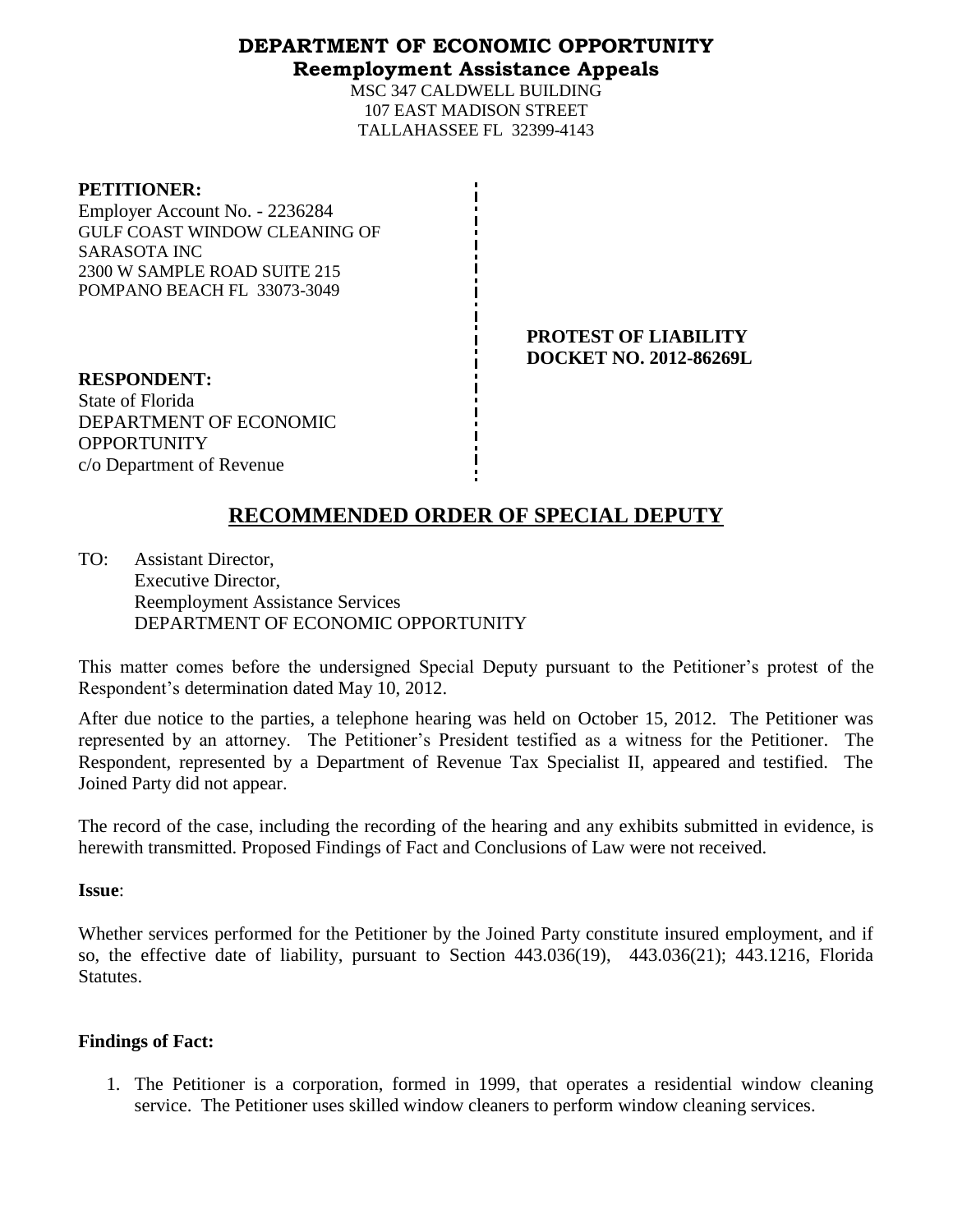- 2. The Joined Party performed window cleaning services for the Petitioner from November 5, 2010, until December 31, 2010. The Joined Party represented himself to the Petitioner as an experienced window cleaner. The parties did not enter into a written agreement.
- 3. When the Petitioner obtained a request from a customer for window cleaning services, the Petitioner offered the work to the Joined Party. If the Joined Party accepted the work, the Petitioner gave the Joined Party the contact information for the customer. If the Joined Party declined the job, the Petitioner offered the work to another window cleaner. If the Joined Party declined the job, the Petitioner continued to offer work to the Joined Party.
- 4. After accepting a job, the Joined Party contacted the customer to schedule a time for the window cleaning. The Joined Party and the customer agreed upon the work details and the fee for the service.
- 5. The Joined Party provided the ladders, squeegees, towels, and cleaning supplies needed for the work. The Joined Party traveled to the work sites in his personal vehicle. The Petitioner did not reimburse the Joined Party for any costs associated with the use of his personal vehicle.
- 6. After completion of the work, the Joined Party collected the payment from the customer. Sometimes the customer made the check payable to the Petitioner and other times the customer made the check payable to the Joined Party. The Petitioner and Joined Party divided the fee on a 50-50 basis. The Joined Party usually visited the Petitioner's place of business on a weekly basis to deliver the checks and to receive his share of the fee for the services.
- 7. The Petitioner did not withhold taxes from the Joined Party's pay. The Joined Party's earnings were reported on a form 1099-MISC. The Petitioner did not provide any bonuses or fringe benefits to the Joined Party.
- 8. The Petitioner did not supervise the Joined Party's work.
- 9. The Joined Party had the right to subcontract the job or to hire others to perform all or a portion of the work. The Joined Party had the right to perform services for a competitor of the Petitioner.
- 10. The Joined Party was required to correct defective work without additional compensation.

## **Conclusions of Law:**

- 11. The issue in this case, whether services performed for the Petitioner constitute employment subject to the Florida Unemployment Compensation Law, is governed by Chapter 443, Florida Statutes. Section 443.1216(1)(2)2, Florida Statutes, provides that employment subject to the chapter includes service performed by individuals under the usual common law rules applicable in determining an employer-employee relationship.
- 12. The Supreme Court of the United States held that the term "usual common law rules" is to be used in a generic sense to mean the "standards developed by the courts through the years of adjudication." United States v. W.M. Webb, Inc., 397 U.S. 179 (1970).
- 13. The Supreme Court of Florida adopted and approved the tests in 1 Restatement of Law, Agency 2d Section 220 (1958), for use to determine if an employment relationship exists. See Cantor v. Cochran, 184 So.2d 173 (Fla. 1966); Miami Herald Publishing Co. v. Kendall, 88 So.2d 276 (Fla. 1956); Magarian v. Southern Fruit Distributors, 1 So.2d 858 (Fla. 1941); see also Kane Furniture Corp. v. R. Miranda, 506 So.2d 1061 (Fla. 2d DCA 1987).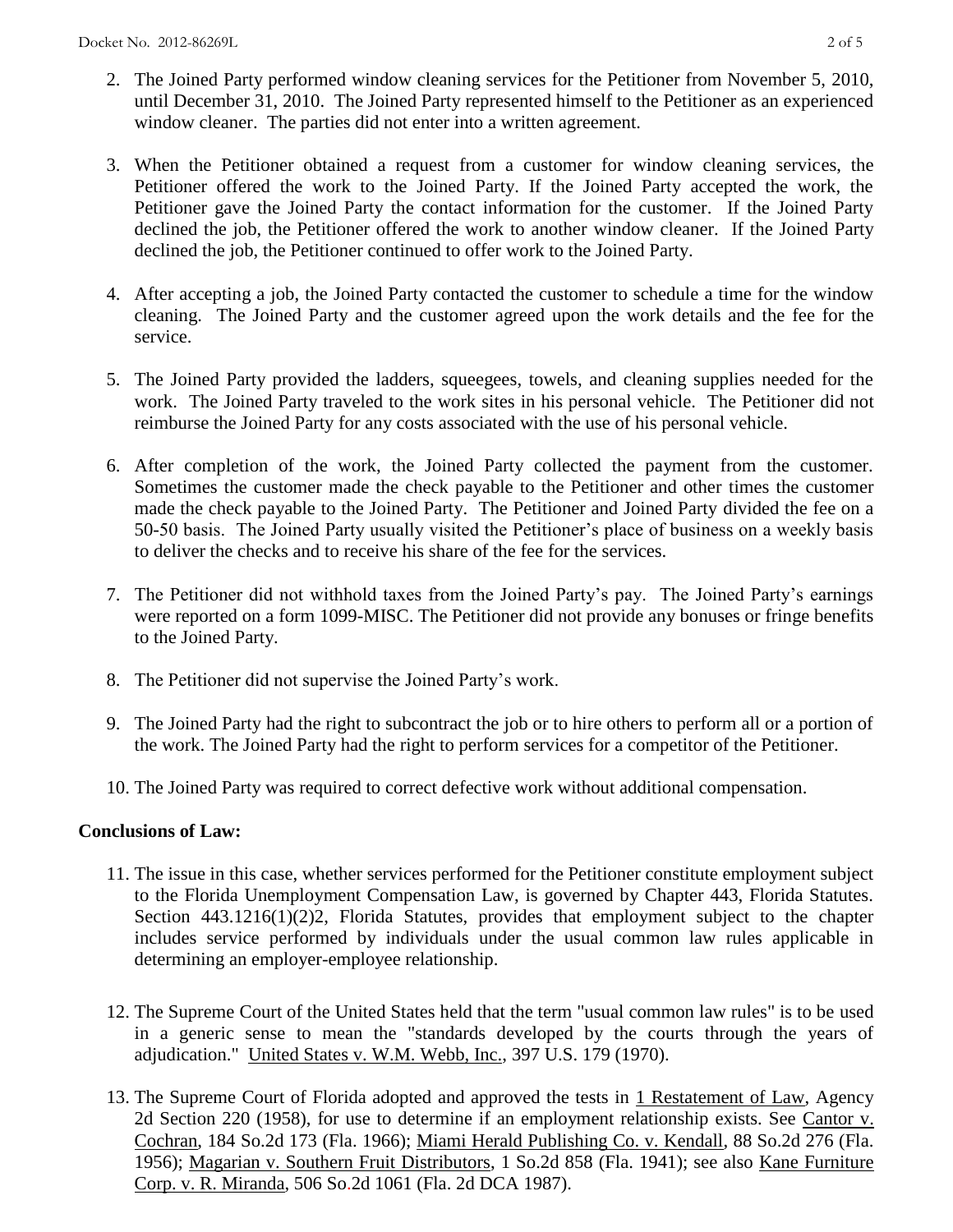- 14. Restatement of Law is a publication, prepared under the auspices of the American Law Institute, which explains the meaning of the law with regard to various court rulings. The Restatement sets forth a nonexclusive list of factors that are to be considered when judging whether a relationship is an employment relationship or an independent contractor relationship.
- 15. 1 Restatement of Law, Agency 2d Section 220 (1958) provides:
	- (1) A servant is a person employed to perform services for another and who, in the performance of the services, is subject to the other's control or right of control.
	- (2) The following matters of fact, among others, are to be considered: (a) the extent of control which, by the agreement, the business may exercise over the details of the work;
		- (b) whether or not the one employed is engaged in a distinct occupation or business;
		- (c) the kind of occupation, with reference to whether, in the locality, the work is usually done under the direction of the employer or by a specialist without supervision;
		- (d) the skill required in the particular occupation;

(e) whether the employer or the worker supplies the instrumentalities, tools, and the place of work for the person doing the work;

- (f) the length of time for which the person is employed;
- (g) the method of payment, whether by the time or by the job;
- (h) whether or not the work is a part of the regular business of the employer;
- (i) whether or not the parties believe they are creating the relation of master and servant;
- (j) whether the principal is or is not in business.
- 16. Comments in the Restatement explain that the word "servant" does not exclusively connote manual labor, and the word "employee" has largely replaced "servant" in statutes dealing with various aspects of the working relationship between two parties.
- 17. In Department of Health and Rehabilitative Services v. Department of Labor & Employment Security, 472 So.2d 1284 (Fla. 1<sup>st</sup> DCA 1985), the court confirmed that the factors listed in the Restatement are the proper factors to be considered in determining whether an employer-employee relationship exists. However, in citing La Grande v. B&L Services, Inc., 432 So.2d 1364, 1366 (Fla.  $1<sup>st</sup> DCA$  1983), the court acknowledged that the question of whether a person is properly classified an employee or an independent contractor often cannot be answered by reference to "hard and fast" rules, but rather must be addressed on a case-by-case basis.
- 18. In Adams v. Department of Labor and Employment Security, 458 So.2d 1161 (Fla. 1<sup>st</sup> DCA 1984), the court held that the basic test for determining a worker's status is the employing unit's right of control over the manner in which the work is performed. The court, quoting Farmer's and Merchant's Bank v. Vocelle, 106 So.2d 92 (Fla. 1<sup>st</sup> DCA 1958), stated: "[I]f the person serving is merely subject to the control of the person being served as to the results to be obtained, he is an independent contractor; if he is subject to the control of the person being served as to the means to be used, he is not an independent contractor."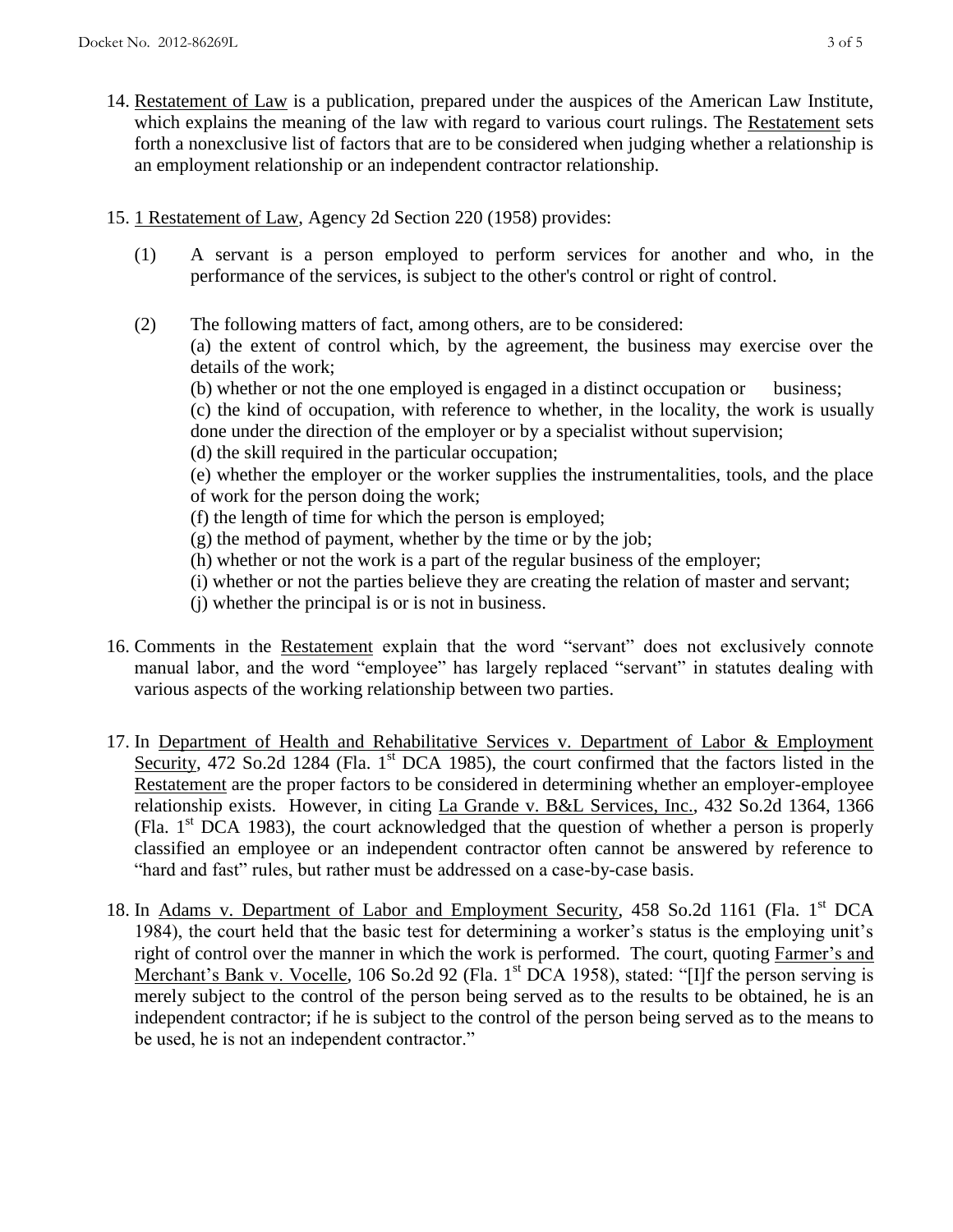- 19. It was not shown in this case that the Petitioner exercised control over the Joined Party as to the manner in which the work was performed. The Petitioner did not determine what work was performed, how the work was performed, or when the work was performed. The Joined Party could accept or decline a job. The Joined Party did not have set hours for work. The Joined Party's work was not supervised. The Joined Party could hire others to perform all or part of the work. The Joined Party could perform similar services for a competitor of the Petitioner.
- 20. The Joined Party was paid by the job, rather than by time. The Joined Party negotiated the fee for the services with the Petitioner's customer. The Joined Party furnished all of the equipment, tools, and supplies needed for the work.
- 21. The Petitioner did not withhold taxes from the Joined Party's pay. The Petitioner did not provide any fringe benefits to the Joined Party. The Petitioner reported the Joined Party's earnings as nonemployee compensation.
- 22. It is concluded that the services performed for the Petitioner by the Joined Party do not constitute insured work.

**Recommendation:** It is recommended that the determination dated May 10, 2012 be REVERSED.

Respectfully submitted on November 7, 2012.



SUSAN WILLIAMS, Special Deputy Office of Appeals

A party aggrieved by the *Recommended Order* may file written exceptions to the Director at the address shown above within fifteen days of the mailing date of the *Recommended Order*. Any opposing party may file counter exceptions within ten days of the mailing of the original exceptions. A brief in opposition to counter exceptions may be filed within ten days of the mailing of the counter exceptions. Any party initiating such correspondence must send a copy of the correspondence to each party of record and indicate that copies were sent.

Una parte que se vea perjudicada por la *Orden Recomendada* puede registrar excepciones por escrito al Director Designado en la dirección que aparece arriba dentro de quince días a partir de la fecha del envío por correo de la *Orden Recomendada*. Cualquier contraparte puede registrar contra-excepciones dentro de los diez días a partir de la fecha de envió por correo de las excepciones originales. Un sumario en oposición a contra-excepciones puede ser registrado dentro de los diez días a partir de la fecha de envío por correo de las contra-excepciones. Cualquier parte que dé inicio a tal correspondencia debe enviarle una copia de tal correspondencia a cada parte contenida en el registro y señalar que copias fueron remitidas.

Yon pati ke *Lòd Rekòmande* a afekte ka prezante de eksklizyon alekri bay Direktè Adjwen an lan adrès ki parèt anlè a lan yon peryòd kenz jou apati de dat ke *Lòd Rekòmande* a te poste a. Nenpòt pati ki fè opozisyon ka prezante objeksyon a eksklizyon yo lan yon peryòd dis jou apati de lè ke objeksyon a eksklizyon orijinal yo te poste. Yon dosye ki prezante ann opozisyon a objeksyon a eksklizyon yo, ka prezante lan yon peryòd dis jou apati de dat ke objeksyon a eksklizyon yo te poste. Nenpòt pati ki angaje yon korespondans konsa dwe voye yon kopi kourye a bay chak pati ki enplike lan dosye a e endike ke yo te voye kopi yo.